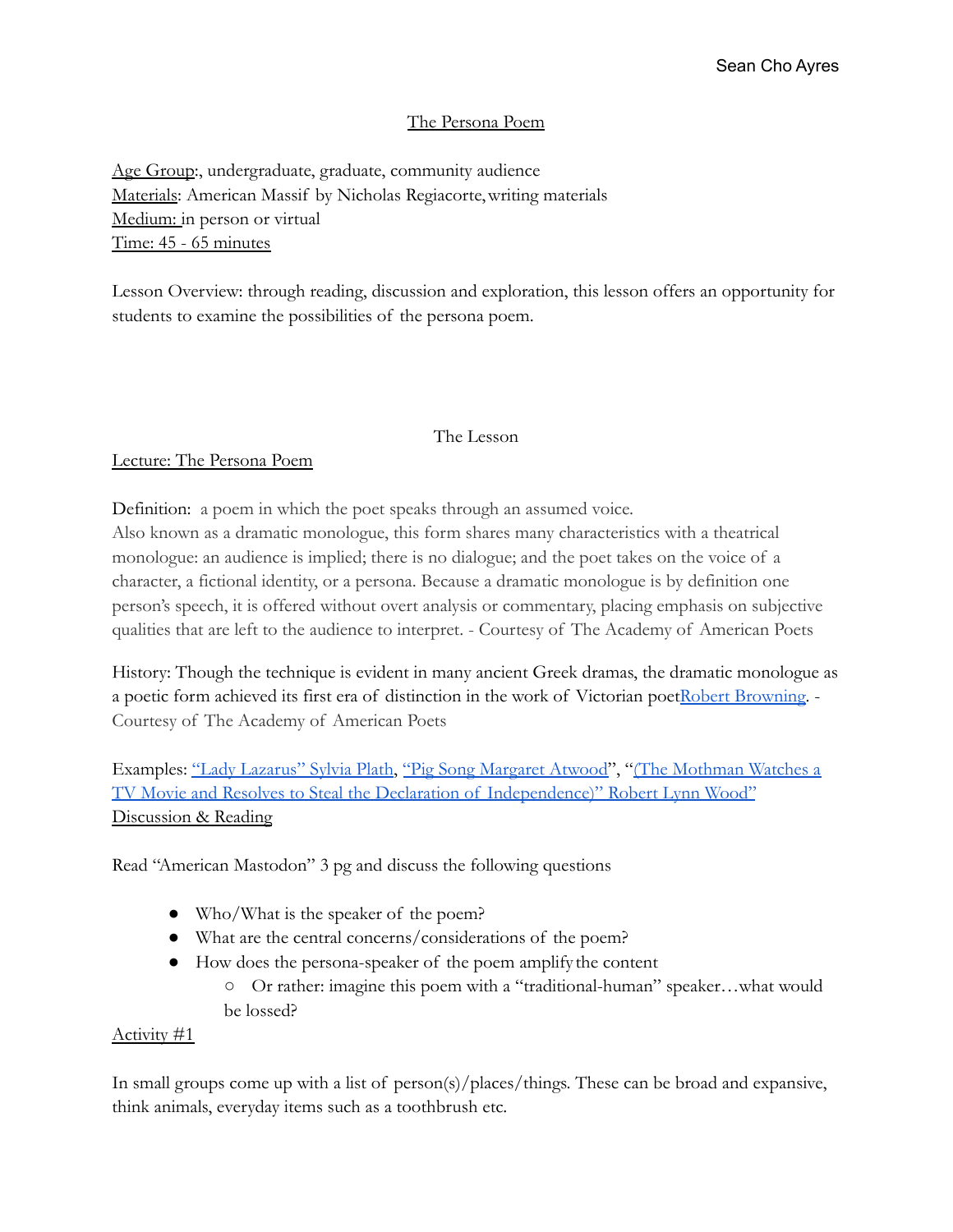# Discussion & Reading

Read "American Mastodon" 64 pg and discuss the following questions

- Compare and contrast this poem with the first one read
- How does the poem make the speaker's being/body (being a mastodon) central and vital to the poem?
- What are the central concerns/considerations of the poem.

# Activity #2

Select one of the central concerns mentioned from poem 1 or 2 and select one of the person/place/things from activity one and write a persona poem about the central concern in the voice of the poem of the person/place/things.

# End Discussion

- What person/place/thing did you choose and why?
- How did you leverage the voice to amplify and give a unique voice to the concern?
- What other person/place/thing from your list stood out? Which one would be the most challenging to take the voice of?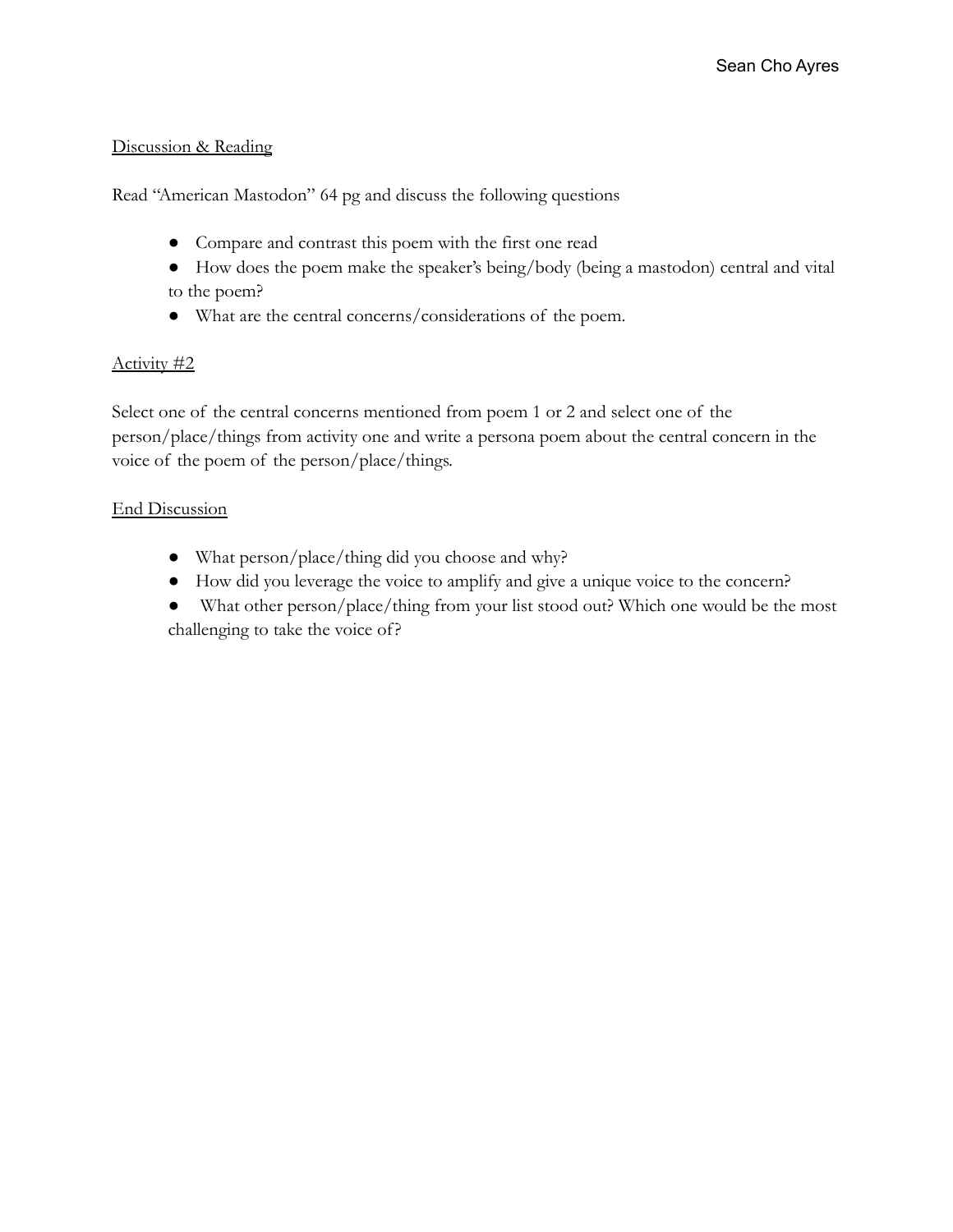## *Creative Assignment: American Massif*

Whether it be embodying the voice of the mastodon, addressing friends from afar, or even directly addressing the reader, the speaker in American Massif is a varied lyric voice of witness.

This creative assignment will allow students to consider how various lenses and viewpoints can shape a poem and open up the language for new ruminations.

# **Prewriting**

- 1. Select a specific location. This should be somewhere you are familiar with. Remember to be specific. Instead of "a lake' think "the bench at lake Michigan where you can see the lighthouse, and the sun set.
- 2. Select 3-5 nouns (person,animals, or things) you would find in this location. Think: objects, people, animals. Consider what you would find at this location at different times of day. Consider looking up photos of this location from extra inspiration.
- 3. Select your favorite 3 nouns and label them "A","B", "C" respectively.

## **Writing**

## *Part 1.*

The goal for this exercise is to create a poem using different stanza formations and different viewpoints/speakers to examine the landscape.

- 1. Write a quatrain (4 line stanza) in the voice of A describing the landscape…. What do they see? What do they hear? What kinds of diction would this noun use?
- 2. Write 2 couplets (2, 2-line stanzas) in the voice of B describing the landscape.
- 3. Write a prose block of at least 4 lines in the voice of "you" (as in the writer) describing the landscape. Use your natural diction here. How would you describe this place to a friend?
- 4. Write a stanza with no more than 3 words in each line (with as many lines as needed) in the voice of C describing the landscape.
- 5. Write a free verse stanza in the voice of A meeting/describing B.
- 6. Write 2 tercets (3 line stanzas) in the voice of B meeting/describing A.
- 7. Write a quatrain in your own voice describing C.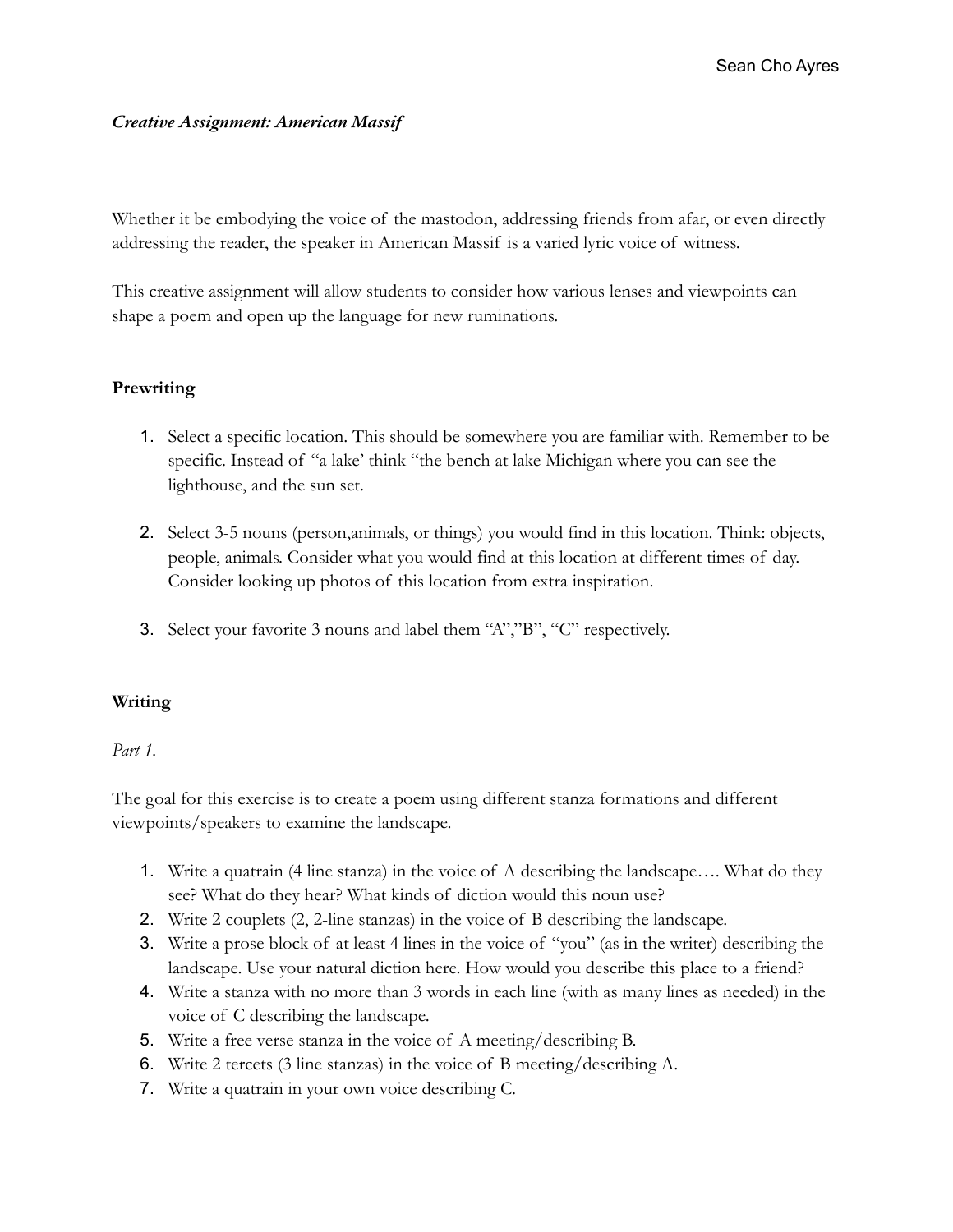8. Write a free verse stanza in the voice of C describing you in the landscape.

#### *Part 2*

Write a 1 page reflection on the writing process. Consider the using the following prompts as a guide:

- What landscape did you choose?
	- Why do you think this one came to mind
- What nouns did you choose?
	- What were the advantages of working in the voice of these nouns?
	- What were the challenges of working in the voices of these nouns?
- Talk about your experience working in the different stanza forms
	- How did the different restrictions shape your work
		- Think: what was the experience of writing the short line stanza like vs. the free verse stanza
- What was your favorite stanza to write?
- What was your least favorite stanza to write?
- What tools from this writing assignment do you want to continue to work with in your writing moving forward?

#### **Assignment Rubric:**

| Presence of all required materials:         | $\sqrt{35}$    |
|---------------------------------------------|----------------|
| <b>Poetry Effort &amp; Polish:</b>          | / 35           |
| <b>Reflection Content:</b>                  | ' 20           |
| Reflection on Writing & Editing Process     | / 10           |
| <b>Evaluation of Relative Draft Quality</b> | $^{\prime}$ 10 |
| <b>Overall Grammar &amp; Mechanics:</b>     | / 10           |
| Total:                                      | 100            |